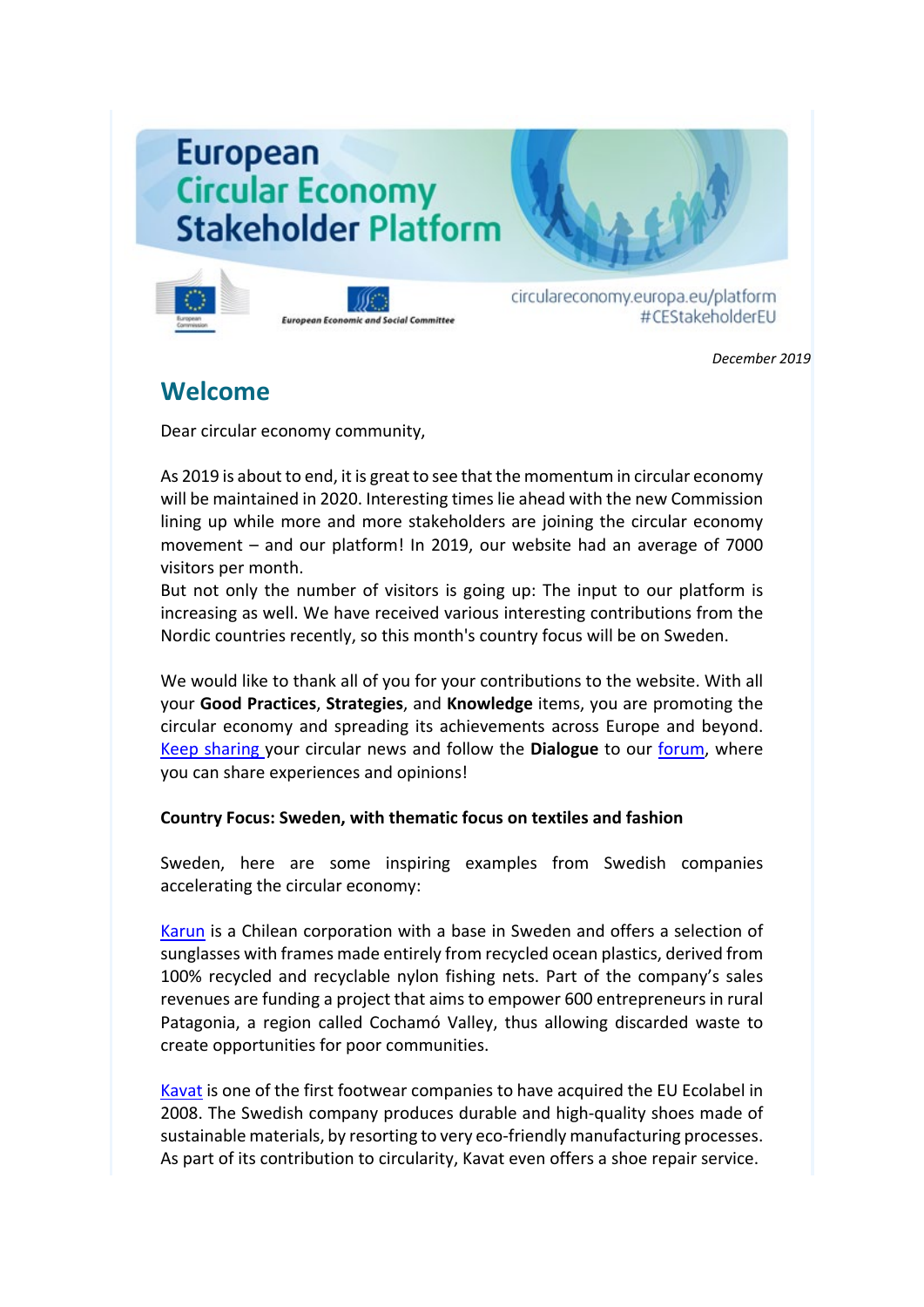[ShareWare](https://circulareconomy.europa.eu/platform/en/good-practices/sharewear-showed-340000-consumers-fashion-can-be-borrowed-not-only-bought) collected items from Swedish fashion designers and created a common collection customers could not buy but only borrow. By doing so, they raised awareness that consumers throw away old clothes although they can be recycled, reused or repurposed.

[Mistra Future Fashion](https://circulareconomy.europa.eu/platform/en/good-practices/circular-new-black-research-program-towards-sustainable-fashion-industry) is a research programme that focuses on how to turn today's fashion industry and consumer habits toward sustainable fashion and behaviour. The programme focused on achieving economic and environmental gains by applying good practices in the fashion industry. This can help reducing the environmental footprint and expanding the lifespan of clothing material.

For more inspiration on Swedish circular economy, have a look at Sweden's government agency for innovation [VINNOVA.](https://www.vinnova.se/en)

### **News and events**

### **Circular Economy side event at the COP25**

The upcoming COP25 in Madrid will be hosting a [side event](https://circulareconomy.europa.eu/platform/en/news-and-events/all-news/event-cop25-combining-circular-economy-principles-ghg-reduction-strategies) on **combining circular economy principles with GHG reduction strategies.** The Chair of the **European Circular Economy Stakeholder Platform**, Ladeja Godina Košir, will present the Platform at this event, which will take place on **11 December 2019 in the EU Pavilion**.

### **EURACTIV circular economy workshop**

EURACTIV is hosting a [high-level circular economy workshop](https://circulareconomy.europa.eu/platform/en/news-and-events/all-events/towards-sustainable-economy-how-make-circular-economy-business-model-eu) on **4 December 2019** to discuss the EU's circular economy policy, its current challenges and its future steps.

#### **Policy discussion on Circular Economy at the European Parliament**

The Swedish Foundation for Strategic Environmental Research (Mistra) is organising this [event](https://circulareconomy.europa.eu/platform/en/news-and-events/all-events/delivering-circular-economy-through-european-green-deal) on "*Delivering circular economy through the European Green Deal: policy solutions for high-impact sectors such as textiles*" at the **European Parliament on 5 December** from 9-11am.

### **Conference on final sinks**

The [5th International Conference on Final Sinks](https://circulareconomy.europa.eu/platform/en/news-and-events/all-events/5th-international-conference-final-sinks) will take place in Vienna from **8 to 11 December 2019**. The conference will address different topics regarding the handling of material flows and stocks from the resource and waste management perspective.

#### **Anniversary of Retail Forum and the way forward with new EU Green Deal**

Innovative retailers and the European Commission are going to celebrate the 10 year anniversary of working side by side with a common goal: to promote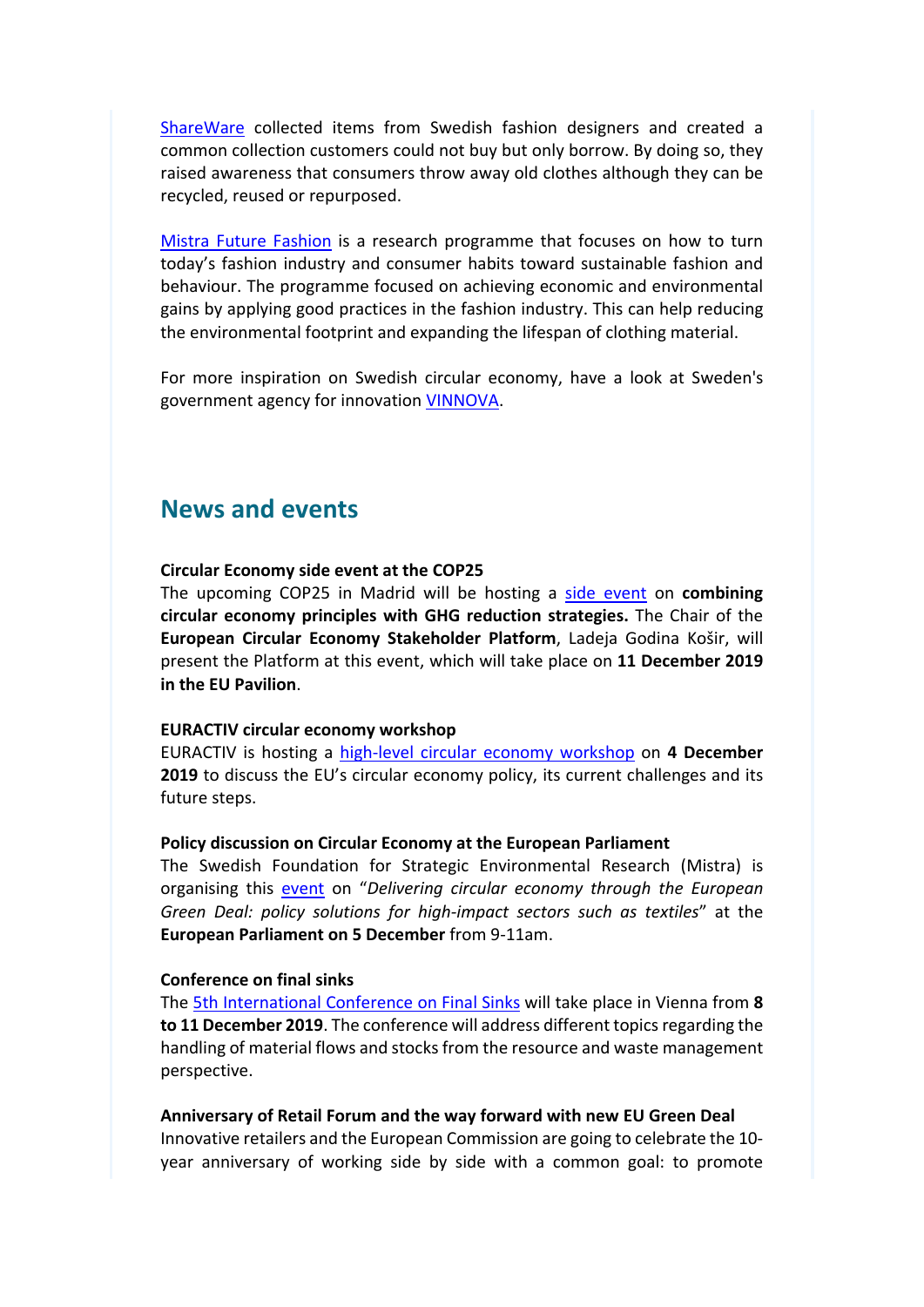sustainable consumption by reducing the environmental impact of the EU retail sector and its supply chain. The [Event](https://circulareconomy.europa.eu/platform/en/node/2449) will take place on 11 December in Brussels.

**Research and policy conference on smart and sustainable planning** The European Academy of Bolzano (Italy) will be hosting the [SSPCR research and](http://cdlink2.eesc.europa.eu/c/4/?T=NzYyODI4NzE%3AcDEtYjE5MzE3LTZhMWVkODFjYmNjNjRlMzk4NTU3OWRjYTQ5NTM1M2Y0%3AYW5uYS5jYW1lcm9uQGVlc2MuZXVyb3BhLmV1%3AY29udGFjdC1jMTRiMTk0ZjY5NTRlOTExODExMzAwNTA1NmEwNDNlYS1lNzZjZGNhZDMyNTU0MmY4OGIyN2QwZGI3NmVkZDBmNg%3AZmFsc2U%3AMTE%3A%3AaHR0cHM6Ly9jaXJjdWxhcmVjb25vbXkuZXVyb3BhLmV1L3BsYXRmb3JtL2VuL25ld3MtYW5kLWV2ZW50cy9hbGwtZXZlbnRzLzNyZC1pbnRlcm5hdGlvbmFsLWNvbmZlcmVuY2Utc21hcnQtYW5kLXN1c3RhaW5hYmxlLXBsYW5uaW5nLWNpdGllcy1hbmQtcmVnaW9ucz9fY2xkZWU9WVc1dVlTNWpZVzFsY205dVFHVmxjMk11WlhWeWIzQmhMbVYxJnJlY2lwaWVudGlkPWNvbnRhY3QtYzE0YjE5NGY2OTU0ZTkxMTgxMTMwMDUwNTZhMDQzZWEtZTc2Y2RjYWQzMjU1NDJmODhiMjdkMGRiNzZlZGQwZjYmZXNpZD0xYmVlMTI5Yy02NzAxLWVhMTEtODExNi0wMDUwNTZhMDQzZWE&K=fj4gjMfCqlmH0CRI5KO5lA)  [policy conference](http://cdlink2.eesc.europa.eu/c/4/?T=NzYyODI4NzE%3AcDEtYjE5MzE3LTZhMWVkODFjYmNjNjRlMzk4NTU3OWRjYTQ5NTM1M2Y0%3AYW5uYS5jYW1lcm9uQGVlc2MuZXVyb3BhLmV1%3AY29udGFjdC1jMTRiMTk0ZjY5NTRlOTExODExMzAwNTA1NmEwNDNlYS1lNzZjZGNhZDMyNTU0MmY4OGIyN2QwZGI3NmVkZDBmNg%3AZmFsc2U%3AMTE%3A%3AaHR0cHM6Ly9jaXJjdWxhcmVjb25vbXkuZXVyb3BhLmV1L3BsYXRmb3JtL2VuL25ld3MtYW5kLWV2ZW50cy9hbGwtZXZlbnRzLzNyZC1pbnRlcm5hdGlvbmFsLWNvbmZlcmVuY2Utc21hcnQtYW5kLXN1c3RhaW5hYmxlLXBsYW5uaW5nLWNpdGllcy1hbmQtcmVnaW9ucz9fY2xkZWU9WVc1dVlTNWpZVzFsY205dVFHVmxjMk11WlhWeWIzQmhMbVYxJnJlY2lwaWVudGlkPWNvbnRhY3QtYzE0YjE5NGY2OTU0ZTkxMTgxMTMwMDUwNTZhMDQzZWEtZTc2Y2RjYWQzMjU1NDJmODhiMjdkMGRiNzZlZGQwZjYmZXNpZD0xYmVlMTI5Yy02NzAxLWVhMTEtODExNi0wMDUwNTZhMDQzZWE&K=fj4gjMfCqlmH0CRI5KO5lA) dedicated to **Smart and Sustainable Planning for Cities and Regions** from 9 to 13 December 2019.

Please click here for more [news and events.](http://cdlink2.eesc.europa.eu/c/4/?T=NzYyODI4NzE%3AcDEtYjE5MzE3LTZhMWVkODFjYmNjNjRlMzk4NTU3OWRjYTQ5NTM1M2Y0%3AYW5uYS5jYW1lcm9uQGVlc2MuZXVyb3BhLmV1%3AY29udGFjdC1jMTRiMTk0ZjY5NTRlOTExODExMzAwNTA1NmEwNDNlYS1lNzZjZGNhZDMyNTU0MmY4OGIyN2QwZGI3NmVkZDBmNg%3AZmFsc2U%3AMTI%3A%3AaHR0cHM6Ly9jaXJjdWxhcmVjb25vbXkuZXVyb3BhLmV1L3BsYXRmb3JtL2VuL25ld3MtYW5kLWV2ZW50cz9fY2xkZWU9YkdGMWNtRXVZbkp2YjIxbWFXVnNaRUJsWlhOakxtVjFjbTl3WVM1bGRRJTNkJTNkJnJlY2lwaWVudGlkPWNvbnRhY3QtM2MyYWM3ZGJkZTA2ZTgxMTgxMTMwMDUwNTZhMDQzZWEtYzMzNWMyNDg4MTMyNDZlZWJhZDk2N2YzNWI5Njg4Y2UmZXNpZD0wNmMzZTA3Ny0xZWZhLWU4MTEtODExMy0wMDUwNTZhMDQzZWEmdXJsaWQ9MTAmX2NsZGVlPVlXNXVZUzVqWVcxbGNtOXVRR1ZsYzJNdVpYVnliM0JoTG1WMSZyZWNpcGllbnRpZD1jb250YWN0LWMxNGIxOTRmNjk1NGU5MTE4MTEzMDA1MDU2YTA0M2VhLWU3NmNkY2FkMzI1NTQyZjg4YjI3ZDBkYjc2ZWRkMGY2JmVzaWQ9MWJlZTEyOWMtNjcwMS1lYTExLTgxMTYtMDA1MDU2YTA0M2Vh&K=IBJo98G_iWlLgjGcxYmW-A)

## **Knowledge**

Have a look at those two circular economy knowledge reports in the area of plastics and textile sorting for recycling.

### **New Plastics Economy Global Commitment 2019 Progress Report**

The Ellen MacArthur Foundation and the UN Environment Programme have published the first annual **[New Plastics Economy Global Commitment progress](https://circulareconomy.europa.eu/platform/en/knowledge#node-2425)  [report](https://circulareconomy.europa.eu/platform/en/knowledge#node-2425)**, describing how almost 200 businesses and governments are reshaping the plastics system.

### **Policy Recommendations: Towards a Zero Waste Textiles Industry**

This Interreg project with support from Circle Economy and others has just launched its report on **[Fibersort](https://circulareconomy.europa.eu/platform/en/knowledge#node-2435)** – a technology able to categorise textiles based on their fibre composition, structure and colour. the automated sorting technology by validating it as a key value adding innovation to enable textile-totextile recycling.

### **Plastics Atlas**

The Heinrich Böll Foundation has just released its [Plastics Atlas](https://circulareconomy.europa.eu/platform/en/knowledge/facts-and-figures-about-plastic-and-plastic-pollution-plastic-atlas-2019) , which presents an **overview of key plastic-free regulations**. It highlights the **global impacts** of plastic production, consumption and disposal as well as the **role of plastic for key industrial sectors** such as agriculture and tourism.

[More strategies a](http://cdlink2.eesc.europa.eu/c/4/?T=NzYyODI4NzE%3AcDEtYjE5MzE3LTZhMWVkODFjYmNjNjRlMzk4NTU3OWRjYTQ5NTM1M2Y0%3AYW5uYS5jYW1lcm9uQGVlc2MuZXVyb3BhLmV1%3AY29udGFjdC1jMTRiMTk0ZjY5NTRlOTExODExMzAwNTA1NmEwNDNlYS1lNzZjZGNhZDMyNTU0MmY4OGIyN2QwZGI3NmVkZDBmNg%3AZmFsc2U%3AMTY%3A%3AaHR0cHM6Ly9jaXJjdWxhcmVjb25vbXkuZXVyb3BhLmV1L3BsYXRmb3JtL2VuL3N0cmF0ZWdpZXM_X2NsZGVlPWJHRjFjbUV1WW5KdmIyMW1hV1ZzWkVCbFpYTmpMbVYxY205d1lTNWxkUSUzZCUzZCZyZWNpcGllbnRpZD1jb250YWN0LTNjMmFjN2RiZGUwNmU4MTE4MTEzMDA1MDU2YTA0M2VhLWMzMzVjMjQ4ODEzMjQ2ZWViYWQ5NjdmMzViOTY4OGNlJmVzaWQ9MDZjM2UwNzctMWVmYS1lODExLTgxMTMtMDA1MDU2YTA0M2VhJnVybGlkPTEzJl9jbGRlZT1ZVzV1WVM1allXMWxjbTl1UUdWbGMyTXVaWFZ5YjNCaExtVjEmcmVjaXBpZW50aWQ9Y29udGFjdC1jMTRiMTk0ZjY5NTRlOTExODExMzAwNTA1NmEwNDNlYS1lNzZjZGNhZDMyNTU0MmY4OGIyN2QwZGI3NmVkZDBmNiZlc2lkPTFiZWUxMjljLTY3MDEtZWExMS04MTE2LTAwNTA1NmEwNDNlYQ&K=jQdGdwiBW2_coJ5koAMTQg)nd [knowledge](http://cdlink2.eesc.europa.eu/c/4/?T=NzYyODI4NzE%3AcDEtYjE5MzE3LTZhMWVkODFjYmNjNjRlMzk4NTU3OWRjYTQ5NTM1M2Y0%3AYW5uYS5jYW1lcm9uQGVlc2MuZXVyb3BhLmV1%3AY29udGFjdC1jMTRiMTk0ZjY5NTRlOTExODExMzAwNTA1NmEwNDNlYS1lNzZjZGNhZDMyNTU0MmY4OGIyN2QwZGI3NmVkZDBmNg%3AZmFsc2U%3AMTc%3A%3AaHR0cHM6Ly9jaXJjdWxhcmVjb25vbXkuZXVyb3BhLmV1L3BsYXRmb3JtL2VuL2tub3dsZWRnZT9fY2xkZWU9YkdGMWNtRXVZbkp2YjIxbWFXVnNaRUJsWlhOakxtVjFjbTl3WVM1bGRRJTNkJTNkJnJlY2lwaWVudGlkPWNvbnRhY3QtM2MyYWM3ZGJkZTA2ZTgxMTgxMTMwMDUwNTZhMDQzZWEtYzMzNWMyNDg4MTMyNDZlZWJhZDk2N2YzNWI5Njg4Y2UmZXNpZD0wNmMzZTA3Ny0xZWZhLWU4MTEtODExMy0wMDUwNTZhMDQzZWEmdXJsaWQ9MTQmX2NsZGVlPVlXNXVZUzVqWVcxbGNtOXVRR1ZsYzJNdVpYVnliM0JoTG1WMSZyZWNpcGllbnRpZD1jb250YWN0LWMxNGIxOTRmNjk1NGU5MTE4MTEzMDA1MDU2YTA0M2VhLWU3NmNkY2FkMzI1NTQyZjg4YjI3ZDBkYjc2ZWRkMGY2JmVzaWQ9MWJlZTEyOWMtNjcwMS1lYTExLTgxMTYtMDA1MDU2YTA0M2Vh&K=tb1zDk7ga1NgYL7vr0-hLw)

# **Good practices**

Should you have a good practice or any other contribution that you would like to share with the circular economy community, please [share your contributions](http://cdlink2.eesc.europa.eu/c/4/?T=NzYyODI4NzE%3AcDEtYjE5MzE3LTZhMWVkODFjYmNjNjRlMzk4NTU3OWRjYTQ5NTM1M2Y0%3AYW5uYS5jYW1lcm9uQGVlc2MuZXVyb3BhLmV1%3AY29udGFjdC1jMTRiMTk0ZjY5NTRlOTExODExMzAwNTA1NmEwNDNlYS1lNzZjZGNhZDMyNTU0MmY4OGIyN2QwZGI3NmVkZDBmNg%3AZmFsc2U%3AMTg%3A%3AaHR0cHM6Ly9jaXJjdWxhcmVjb25vbXkuZXVyb3BhLmV1L3BsYXRmb3JtL2VuL3N1Ym1pdC1jb250ZW50LTA_X2NsZGVlPWJHRjFjbUV1WW5KdmIyMW1hV1ZzWkVCbFpYTmpMbVYxY205d1lTNWxkUSUzZCUzZCZyZWNpcGllbnRpZD1jb250YWN0LTNjMmFjN2RiZGUwNmU4MTE4MTEzMDA1MDU2YTA0M2VhLTMyMjdjZTI2MWM1YTRiMGY5ODIwODUwNTZhNmYyYzYxJmVzaWQ9ODVkMzc3MmQtYTI2NS1lOTExLTgxMTMtMDA1MDU2YTA0M2VhJl9jbGRlZT1hbUZ1YVc1bExtSnZjbWRBWldWell5NWxkWEp2Y0dFdVpYVSUzZCZyZWNpcGllbnRpZD1jb250YWN0LTczOGNlNzQwOTNhZWUzMTFhZGRhMDA1MDU2YTA1MDcwLWI2ZjllNzZiM2VjMDRjN2M4OTY4Zjk2MGE3MWE2ZWNmJmVzaWQ9MDFkMDk1MjgtNzFkNC1lOTExLTgxMTYtMDA1MDU2YTA0M2VhJl9jbGRlZT1ZVzV1WVM1allXMWxjbTl1UUdWbGMyTXVaWFZ5YjNCaExtVjEmcmVjaXBpZW50aWQ9Y29udGFjdC1jMTRiMTk0ZjY5NTRlOTExODExMzAwNTA1NmEwNDNlYS1lNzZjZGNhZDMyNTU0MmY4OGIyN2QwZGI3NmVkZDBmNiZlc2lkPTFiZWUxMjljLTY3MDEtZWExMS04MTE2LTAwNTA1NmEwNDNlYQ&K=7vYLV7_Czv-olYFGYsQb8w)  by providing the information necessary to publish them on the ECESP website.

You can also start up a conversation with the circular economy community in th[e](http://cdlink2.eesc.europa.eu/c/4/?T=NzYyODI4NzE%3AcDEtYjE5MzE3LTZhMWVkODFjYmNjNjRlMzk4NTU3OWRjYTQ5NTM1M2Y0%3AYW5uYS5jYW1lcm9uQGVlc2MuZXVyb3BhLmV1%3AY29udGFjdC1jMTRiMTk0ZjY5NTRlOTExODExMzAwNTA1NmEwNDNlYS1lNzZjZGNhZDMyNTU0MmY4OGIyN2QwZGI3NmVkZDBmNg%3AZmFsc2U%3AMTk%3A%3AaHR0cHM6Ly9jaXJjdWxhcmVjb25vbXkuZXVyb3BhLmV1L3BsYXRmb3JtL2VuL2RpYWxvZ3VlL2Rpc2N1c3Npb25zP19jbGRlZT1hbUZ1YVc1bExtSnZjbWRBWldWell5NWxkWEp2Y0dFdVpYVSUzZCZyZWNpcGllbnRpZD1jb250YWN0LTczOGNlNzQwOTNhZWUzMTFhZGRhMDA1MDU2YTA1MDcwLWI2ZjllNzZiM2VjMDRjN2M4OTY4Zjk2MGE3MWE2ZWNmJmVzaWQ9MDFkMDk1MjgtNzFkNC1lOTExLTgxMTYtMDA1MDU2YTA0M2VhJl9jbGRlZT1ZVzV1WVM1allXMWxjbTl1UUdWbGMyTXVaWFZ5YjNCaExtVjEmcmVjaXBpZW50aWQ9Y29udGFjdC1jMTRiMTk0ZjY5NTRlOTExODExMzAwNTA1NmEwNDNlYS1lNzZjZGNhZDMyNTU0MmY4OGIyN2QwZGI3NmVkZDBmNiZlc2lkPTFiZWUxMjljLTY3MDEtZWExMS04MTE2LTAwNTA1NmEwNDNlYQ&K=qVufODSsap5G9vdddRZRcA) [online forum.](http://cdlink2.eesc.europa.eu/c/4/?T=NzYyODI4NzE%3AcDEtYjE5MzE3LTZhMWVkODFjYmNjNjRlMzk4NTU3OWRjYTQ5NTM1M2Y0%3AYW5uYS5jYW1lcm9uQGVlc2MuZXVyb3BhLmV1%3AY29udGFjdC1jMTRiMTk0ZjY5NTRlOTExODExMzAwNTA1NmEwNDNlYS1lNzZjZGNhZDMyNTU0MmY4OGIyN2QwZGI3NmVkZDBmNg%3AZmFsc2U%3AMTk%3A%3AaHR0cHM6Ly9jaXJjdWxhcmVjb25vbXkuZXVyb3BhLmV1L3BsYXRmb3JtL2VuL2RpYWxvZ3VlL2Rpc2N1c3Npb25zP19jbGRlZT1hbUZ1YVc1bExtSnZjbWRBWldWell5NWxkWEp2Y0dFdVpYVSUzZCZyZWNpcGllbnRpZD1jb250YWN0LTczOGNlNzQwOTNhZWUzMTFhZGRhMDA1MDU2YTA1MDcwLWI2ZjllNzZiM2VjMDRjN2M4OTY4Zjk2MGE3MWE2ZWNmJmVzaWQ9MDFkMDk1MjgtNzFkNC1lOTExLTgxMTYtMDA1MDU2YTA0M2VhJl9jbGRlZT1ZVzV1WVM1allXMWxjbTl1UUdWbGMyTXVaWFZ5YjNCaExtVjEmcmVjaXBpZW50aWQ9Y29udGFjdC1jMTRiMTk0ZjY5NTRlOTExODExMzAwNTA1NmEwNDNlYS1lNzZjZGNhZDMyNTU0MmY4OGIyN2QwZGI3NmVkZDBmNiZlc2lkPTFiZWUxMjljLTY3MDEtZWExMS04MTE2LTAwNTA1NmEwNDNlYQ&K=qVufODSsap5G9vdddRZRcA)